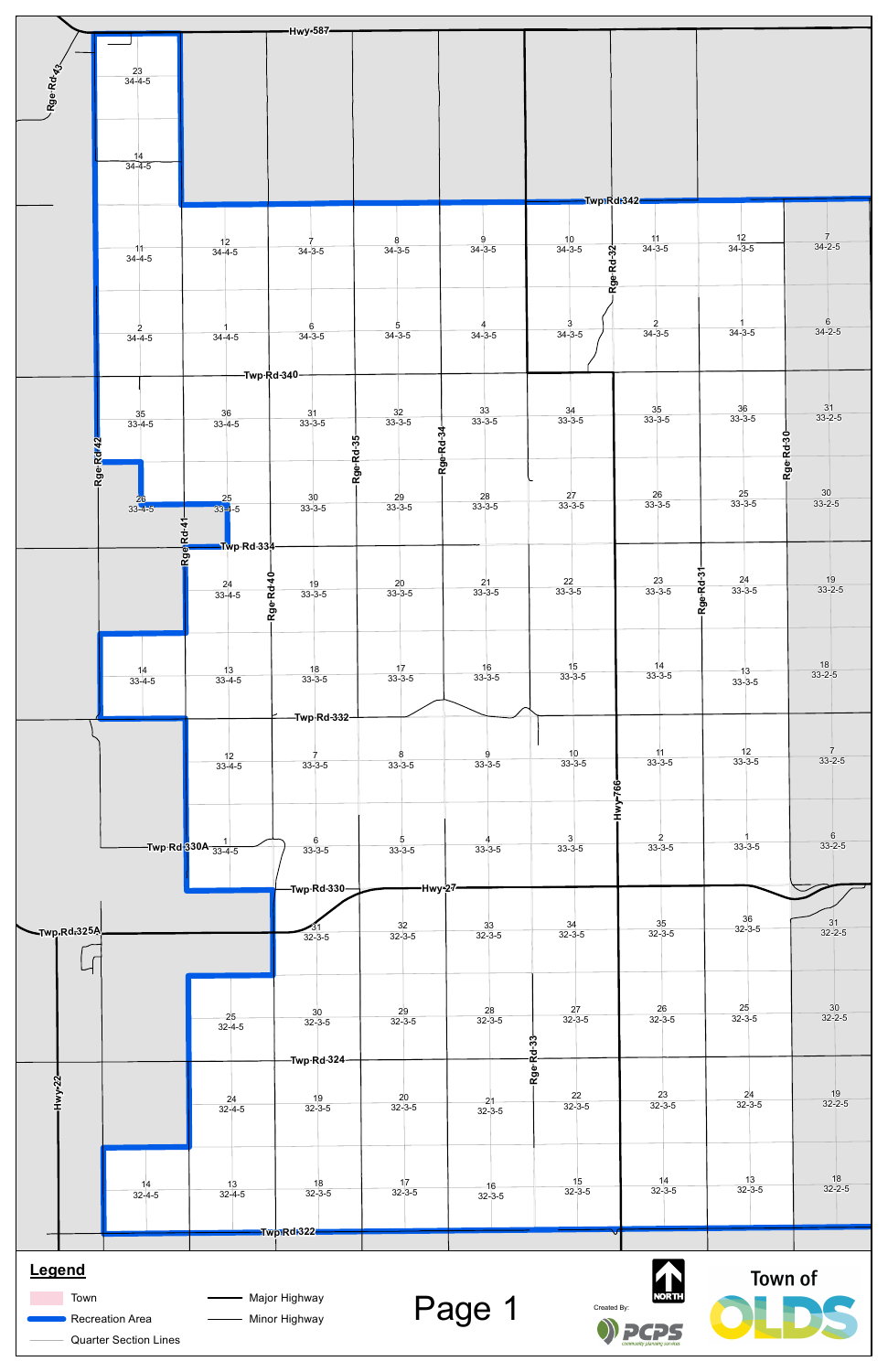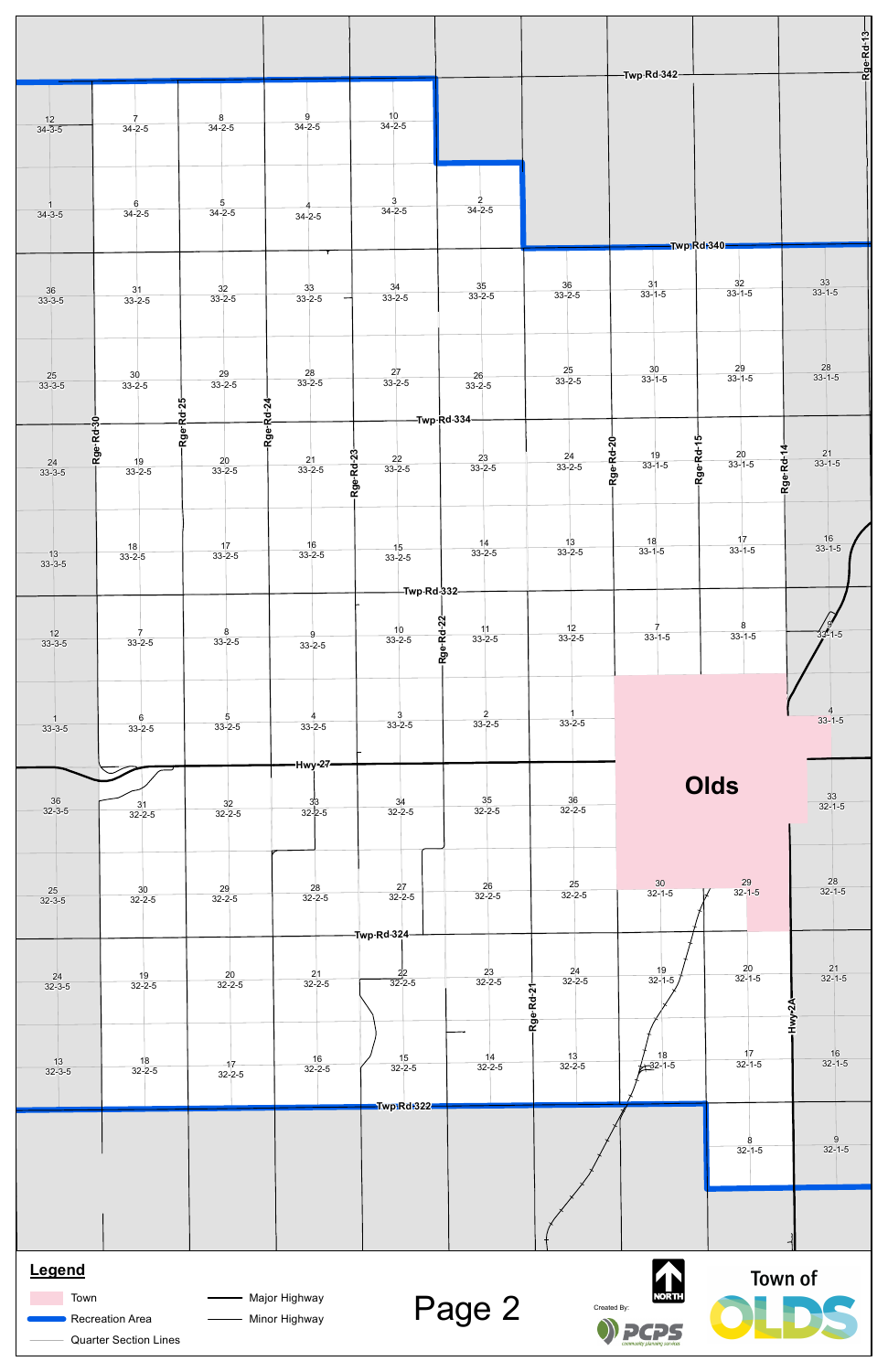| $\frac{32}{33-1-5}$ | 33<br>$33 - 1 - 5$              | $\frac{34}{33-1}$ -5           | 3 <sub>5</sub><br>$33 - 1 - 5$ | 36<br>$33 - 1 - 5$                         | $\frac{36}{33-29-4}$                              | <mark>−T</mark> wp Rd 340−<br>3 <sub>1</sub><br>$33 - 28 - 4$ | $\frac{32}{33-28-4}$                   | 33<br>$33 - 28 - 4$                    | $34$<br>33-28-4                         |
|---------------------|---------------------------------|--------------------------------|--------------------------------|--------------------------------------------|---------------------------------------------------|---------------------------------------------------------------|----------------------------------------|----------------------------------------|-----------------------------------------|
| $\frac{29}{33-1-5}$ | 28<br>$33 - 1 - 5$              | 27<br>$33 - 1 - 5$             | $\frac{26}{33-1}$ -5           | 25<br>$33 - 1 - 5$                         | -Rge-Rd-291<br>25<br>$33 - 29 - 4$                | $\frac{30}{33 - 28 - 4}$                                      | 29<br>$33 - 28 - 4$                    | 28<br>33-28-4                          | $27\,$<br>$33 - 28 - 4$                 |
| 20<br>$33 - 1 - 5$  | Rge-Rd-14<br>21<br>$33 - 1 - 5$ | $\frac{22}{33-1}$              | 23<br>$33 - 1 - 5$             | 24<br>$33 - 1 - 5$                         | 24<br>$33 - 29 - 4$                               | -Tw॑p-Rd-334 <sup>.</sup><br>19<br>33-28-4                    | 20<br>$33 - 28 - 4$                    | 21<br>$33 - 28 - 4$                    | $\frac{22}{33 - 28 - 4}$                |
| $\frac{17}{33-1-5}$ | $\frac{16}{33-1}$ -5            | AHWY2A<br>-15<br>$33 - 1 - 5$  | $\frac{14}{33-1}$ -5           | 13<br>$33 - 1 - 5$<br>Rge.Rd:11=           | Rge-Rd-290-<br>$\frac{13}{33-29-4}$               | 18<br>33-28-4                                                 | 17<br>$33 - 28 - 4$                    | 16<br>$33 - 28 - 4$                    | $\frac{15}{33 - 28 - 4}$                |
| $\frac{8}{33-1}$ -5 | $\frac{1}{32}$ -1-5             | $\frac{10}{33-1}$ -5           | $\frac{11}{33-1}$ -5           | $\frac{12}{33-1}$ -5                       | 12<br>$33 - 29 - 4$                               | -Twp Rd-332-<br>$33 - 28 - 4$                                 | 8<br>$33 - 28 - 4$                     | 9<br>$33 - 28 - 4$                     | 10<br>$33 - 28 - 4$                     |
|                     | $33 - 1 - 5$                    | 3<br>$33 - 1 - 5$              | 2<br>$33 - 1 - 5$              | $33 - 1 - 5$                               | 33-29-4                                           | 6<br>$33 - 28 - 4$                                            | 5<br>$33 - 28 - 4$<br>-Hwy-27-         | $33 - 28 - 4$                          | 3<br>33-28-4                            |
|                     | $\frac{33}{32-1}$               | $\frac{34}{32-1}$ -5           | $\frac{35}{32-1}$              | 60<br>$\frac{\sqrt{36}}{32-1.5}$<br>EQ E=2 | $\frac{36}{32 - 29 - 4}$                          | 31<br>$32 - 28 - 4$                                           | 32<br>$32 - 28 - 4$                    | 33<br>$32 - 28 - 4$                    | $\frac{34}{32 - 28 - 4}$                |
| $\frac{29}{32-1.5}$ | $\frac{28}{32-1.5}$             | 27<br>$32 - 1 - 5$             | $\frac{26}{32-1}$ -5           | 25<br>$32 - 1 - 5$                         | 25<br>$32 - 29 - 4$<br>–Twp-Rd <mark>-324–</mark> | 30<br>$32 - 28 - 4$                                           | $\frac{29}{32 - 28 - 4}$<br>Rge-Rd-285 | $\frac{28}{32 - 28 - 4}$               | 27<br>$32 - 28 - 4$                     |
| 20<br>$32 - 1 - 5$  | 21<br>$32 - 1 - 5$              | $\frac{22}{32-1}$<br>Rge-Rd-13 | $\frac{23}{32-1}$<br>Rge-Rd-12 | Rge Rd 10A<br>$\frac{24}{32-1}$ -5         | 24<br>$32 - 29 - 4$                               | 19<br>$32 - 28 - 4$                                           | 20<br>$32 - 28 - 4$                    | Rge-Rd-284<br>$\frac{21}{32 - 28 - 4}$ | $\frac{22}{32 - 28 - 4}$<br>Rge-Rd-283- |
| $\frac{17}{32-1.5}$ | 16<br>$32 - 1 - 5$              | 15<br>$32 - 1 - 5$             | 14<br>$32 - 1 - 5$             | 13<br>$32 - 1 - 5$                         | Rge-Rd-10<br>$\frac{13}{32 - 29 - 4}$             | 18<br>$32 - 28 - 4$                                           | 17<br>$32 - 28 - 4$                    | 16<br>$32 - 28 - 4$                    | $\frac{15}{32 - 28 - 4}$                |

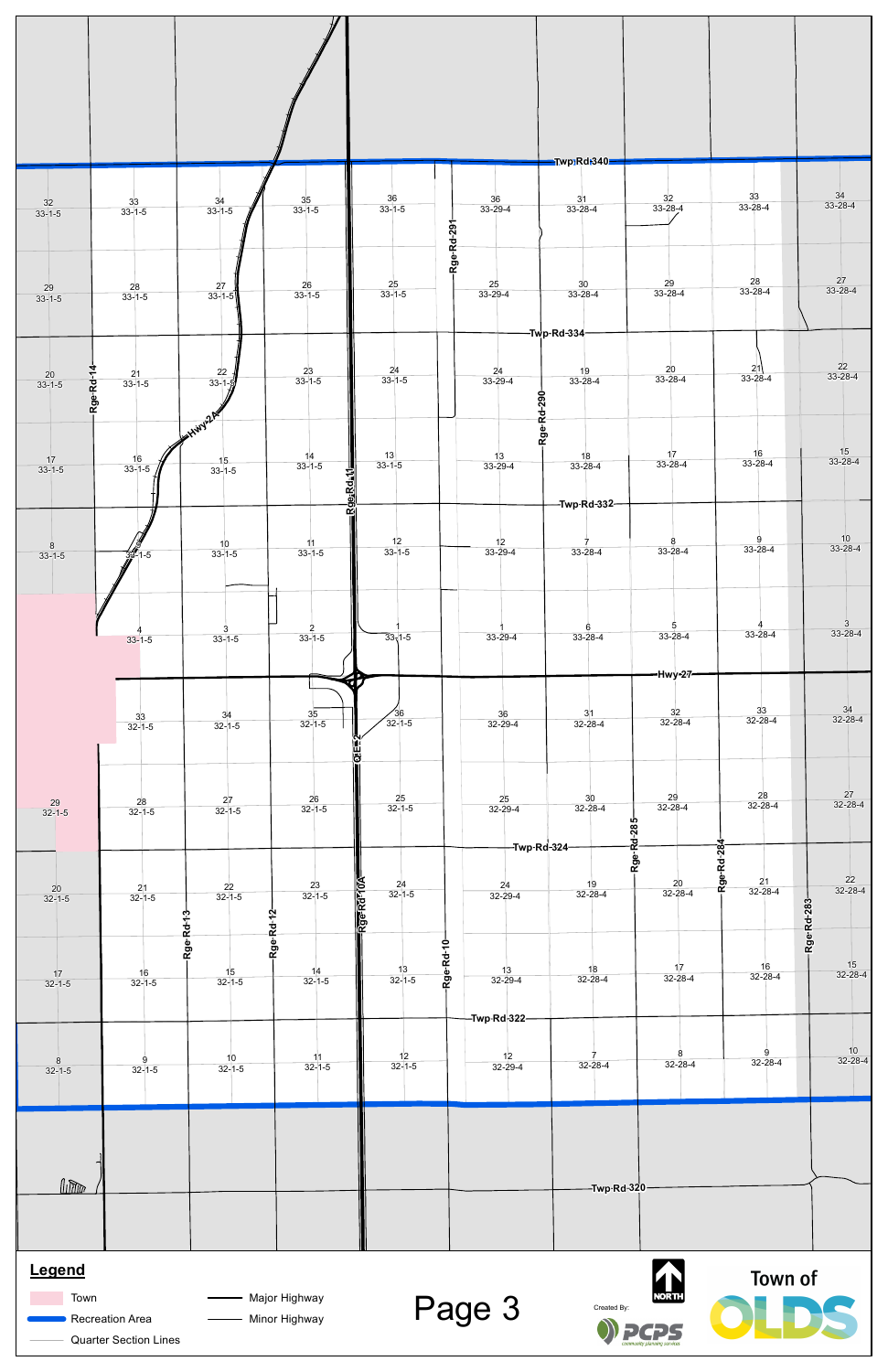|                          |                          |                                                     |                                 |                                 |                          |                                 | -Twp-Rd-342-                    |                      |  |
|--------------------------|--------------------------|-----------------------------------------------------|---------------------------------|---------------------------------|--------------------------|---------------------------------|---------------------------------|----------------------|--|
|                          |                          |                                                     |                                 |                                 |                          |                                 |                                 |                      |  |
|                          |                          |                                                     |                                 |                                 |                          |                                 |                                 |                      |  |
|                          |                          |                                                     |                                 | $34 - 27 - 4$                   | 5<br>$34 - 27 - 4$       | $34 - 27 - 4$                   | $34 - 27 - 4$                   | $34 - 27 - 4$        |  |
|                          |                          | <mark>-T</mark> wp <mark><sup>∤</sup>Rdi340=</mark> |                                 |                                 |                          |                                 |                                 |                      |  |
| 33<br>$33 - 28 - 4$      | 34<br>33-28-4            | $\frac{35}{33-28-4}$                                | 36<br>$33 - 28 - 4$             | 3 <sub>1</sub><br>$33 - 27 - 4$ | 32<br>$33-27-4$          | 3 <sub>3</sub><br>$33 - 27 - 4$ | $\frac{34}{33-27-4}$            | $\frac{35}{33-27-4}$ |  |
|                          |                          |                                                     |                                 |                                 |                          | -Twp·Rd-335-                    |                                 |                      |  |
| $\frac{28}{33 - 28 - 4}$ | 27<br>$33 - 28 - 4$      | 26<br>$33 - 28 - 4$                                 | 25<br>$33 - 28 - 4$             | 3 <sub>0</sub><br>$33-27-4$     | 29<br>$33 - 27 - 4$      | 28<br>$33 - 27 - 4$             | 27<br>$33 - 27 - 4$             | $\frac{26}{33-27-4}$ |  |
|                          |                          |                                                     |                                 |                                 | -Twp·Rd-334-             | Rge-Rd-273                      |                                 | Rge Rd 274           |  |
| $\frac{21}{33 - 28 - 4}$ | $\frac{22}{33 - 28 - 4}$ | $\frac{23}{33 - 28 - 4}$                            | 24<br>$33 - 28 - 4$             | 19<br>$33 - 27 - 4$             | 20<br>$33-27-4$          | 21<br>$33 - 27 - 4$             | 22<br>$33 - 27 - 4$             | 23<br>$33 - 27 - 4$  |  |
|                          |                          | Rge-Rd-281<br>Rge-Rd-282                            |                                 | Rge-Rd-280-                     |                          | -Twp·Rd-333−                    |                                 | -Rge-Rd-272          |  |
| $\frac{16}{33 - 28 - 4}$ | 15<br>$33 - 28 - 4$      | 14<br>$33 - 28 - 4$                                 | 1 <sup>3</sup><br>$33 - 28 - 4$ | 18<br>$33 - 27 - 4$             | 17<br>$33 - 27 - 4$      | 16<br>$33 - 27 - 4$             | 1 <sub>5</sub><br>$33 - 27 - 4$ | 14<br>$33 - 27 - 4$  |  |
|                          |                          |                                                     |                                 |                                 |                          | a                               | -Twp·Rd-332-                    | 11                   |  |
| 9<br>33-28-4             | 10<br>$33 - 28 - 4$      | 11<br>$33 - 28 - 4$                                 | 12<br>$33 - 28 - 4$             | $33 - 27 - 4$                   | $33 - 27 - 4$<br>$-7.97$ | $33 - 27 - 4$                   | 10<br>$33-27-4$                 | $33 - 27 - 4$        |  |
|                          |                          |                                                     |                                 | 6                               | 5                        |                                 | з                               | 2                    |  |
| 33-28-4                  | $33 - 28 - 4$            | $33 - 28 - 4$                                       | 33-28-4                         | $33 - 27 - 4$                   | $33 - 27 - 4$            | $33 - 27 - 4$                   | $33 - 27 - 4$                   | $33 - 27 - 4$        |  |
| 33                       | 34                       | 3 <sub>5</sub>                                      | 36                              | 31                              | -Hwy-27-<br>32           | 3 <sub>3</sub><br>$32 - 27 - 4$ | 34<br>$32 - 27 - 4$             | 35<br>$32 - 27 - 4$  |  |
| $32 - 28 - 4$            | 32-28-4                  | $32 - 28 - 4$                                       | 32-28-4                         | $32 - 27 - 4$                   | $32 - 27 - 4$            |                                 |                                 |                      |  |
| 28                       | 27                       | $\frac{26}{32 - 28 - 4}$                            | 25<br>$32 - 28 - 4$             | 30<br>$32 - 27 - 4$             | 29<br>$32 - 27 - 4$      | 28<br>$32 - 27 - 4$             | $\frac{27}{32 - 27 - 4}$        |                      |  |
| 32-28-4                  | $32 - 28 - 4$            | −Twp·Rd-324−                                        |                                 |                                 |                          |                                 |                                 |                      |  |
| 21<br>$32 - 28 - 4$      | 22<br>$32 - 28 - 4$      | 23<br>$32 - 28 - 4$                                 | 24<br>$32 - 28 - 4$             | 19<br>$32 - 27 - 4$             | 20<br>$32 - 27 - 4$      | 21<br>$32 - 27 - 4$             | 22<br>$32 - 27 - 4$             |                      |  |
|                          | Rge-Rd-283-              |                                                     |                                 |                                 |                          | -Rge-Rd-274                     |                                 |                      |  |